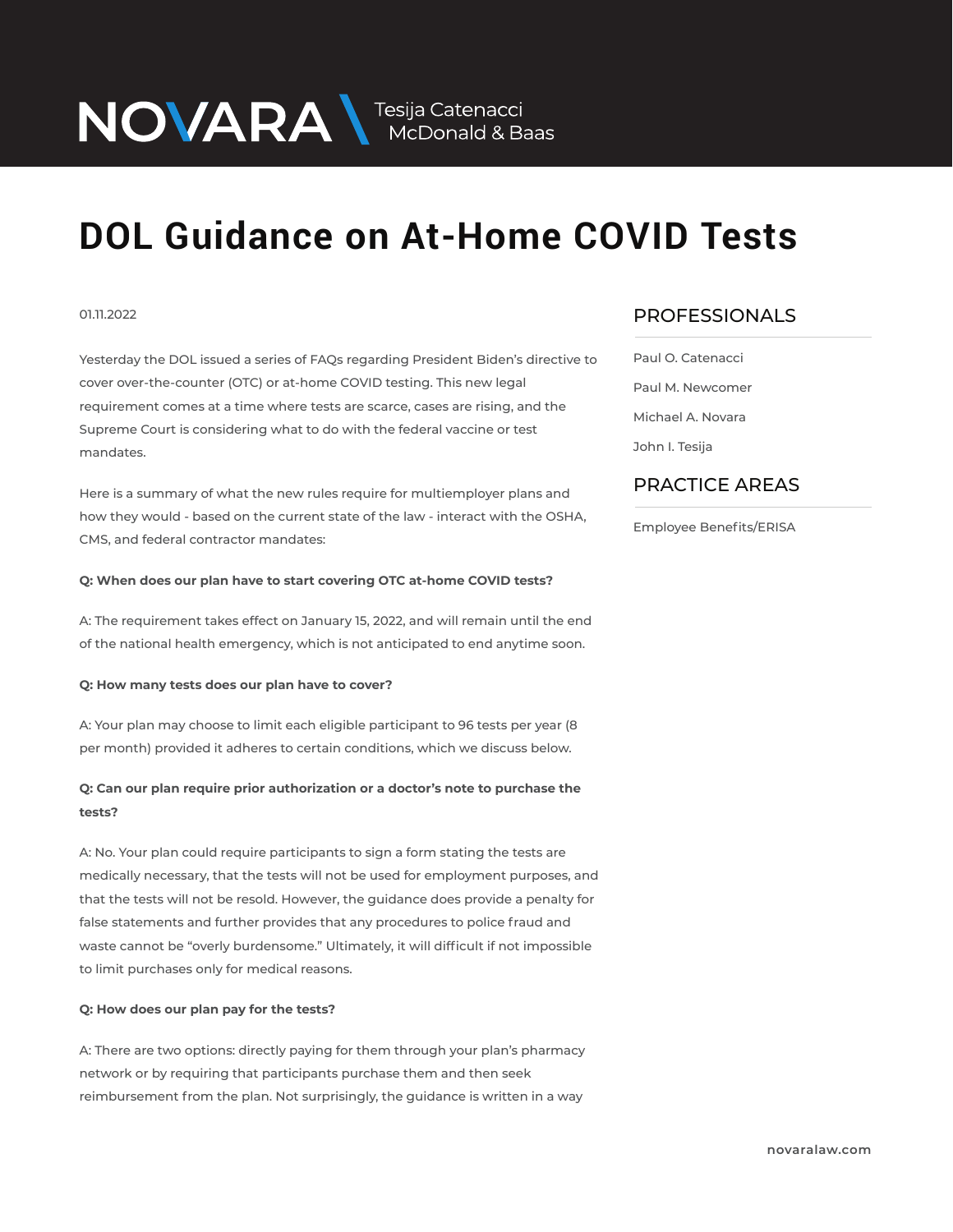

that steers plans toward direct coverage and away from requiring participants to seek reimbursement.

## **Q: How much are these tests going to cost?**

A: This is where steerage toward direct coverage comes into play. If a plan provides direct coverage through its pharmacy network (i.e., no requirement for participants to seek reimbursement) then it can cap the cost of tests *obtained out of network* to \$12 or the cost of the test, whichever is less. However, the price cap is permitted only if there are enough tests available through the direct coverage option. Determining whether or not enough tests are available involves applying a facts-andcircumstances-test which is not surprisingly, very vague. Factors to consider include geographic location, how many tests are available at local pharmacies, and consideration of the "overall intent" to create easy access to testing. Without more guidance, a reasonable approach for plans to take is not to apply the \$12 cap during any period where it is clear there is a testing shortage in the areas where most plan participants are concentrated. Your plan's PBM should be able to assist if not be able to make this determination outright since it will undoubtedly be up-to-date on any ongoing supply chain challenges.

## **Q: What if participants want to buy more than the maximum number of tests?**

A: If your plan implements the safe harbor and a participant wants to buy more than their allotment of 8 monthly tests, they will have to pay for them. If your plan has a medical reimbursement account, the participant should be able to use it to cover this cost.

## **Q: Can participants use these OTC tests for return-to-work purposes under any of the federal vaccine mandates?**

A: No, not for any state or federally imposed vaccine mandates. All of the federal mandates (including the OHSA Emergency Standard) require a negative COVID test that is conducted by a medical professional and even the new DOL guidance directly states that the OTC tests cannot be used for this purpose. However, in the absence of state or federal mandates, private employers remain free to require vaccination or alternatives such as masking and testing. In that situation, it is possible a private employer could decide that at-home tests are sufficient.

## **Q: How does the OTC guidance impact our plan's coverage of professional tests (rapid/PCR)?**

A: It does not have any impact. Rapid and PCR tests are still required to be covered by the CARES Act for medical purposes. However, *keep in mind that no federal laws require the coverage of return-to-work testing*. While the law does not require such coverage, it is likely occurring since most testing centers are not asking for a reason when someone get a test. We are evaluating options to address this concern with our clients' network providers and PBMs.

## **Q: What should be communicated to plan participants who call the union hall or the fund office?**

A: Plan participants that contact the fund office can be advised that the plan will cover at-home COVID tests and that the limit is likely going to be 8 per person per month. They can also be told to expect a notice in the very near future either from the fund office or from the plan's PBM concerning this topic. Participants can also be told that at-home COVID tests *cannot* be used to satisfy any government mandated return to work testing requirements.